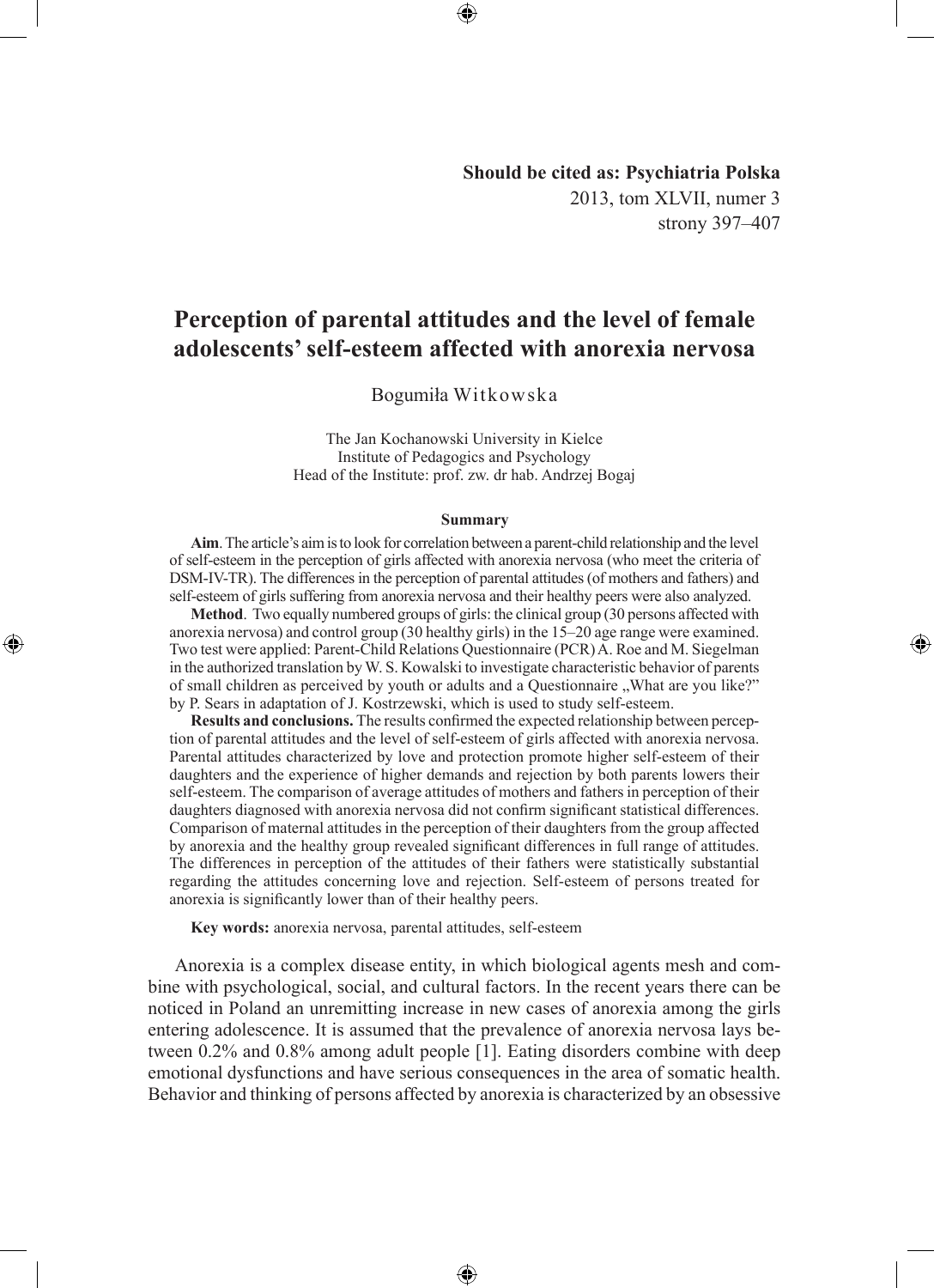⊕

desire to lower their body weight. Analysis of contemporary literature pertaining to the subject demonstrates that in addition to biological and individual factors predisposing individuals to coming down with anorexia, cultural and family factors also play substantial role. Scientific research confirms the significant contribution of cultural factors in occurrences of this disorder [2, 3]. Popular magazines, billboards, television programs promote fashions and trends influencing young girls to undertake rigorous diet, in order to become in their looks more like the image depicted by skinny models. For some of those girls restrictive diet and exhausting physical exercises become a trap, triggering a devastating disease. Etiopathogenesis of anorexia is multifactorial many studies confirm the family relations factor in the expansion of that disorder. It is believed that family factors which are involved in the initiation process of anorexia nervosa are abnormal relations between parents themselves and between parents and the sick person individually, the stiffness of the relations, inability of solving problems in the family and finally excessive dependence, which makes it difficult for the patient to achieve autonomy [4]. The manner of exercising parental functions in child-raising and parental attitudes contribute considerably to proper development of a child. Educational and formative influence of parents, acceptance within the family, emotional support given to a child, providing safe and secure environment, mutual trust in the family, foster proper development of child's personality. The results of multiple studies demonstrate that the attitude demonstrated by both parents towards their posterity has lasting consequences for the functioning of children not only in childhood but also in adolescence and adulthood. Self-esteem is formed in family environment, mostly in relationships with influential persons. A child surrounded with love, acceptance, receiving a lot of attention and quality time, but without unnecessary protectiveness, encouraged to develop personal independence, has a chance to build-up self-esteem and accept his own personality and body, develop self-confidence and trust in his own ability, and also learns to be open to the needs of other people. Proper parental attitudes create suitable conditions for intellectual, emotional, and social development of a child [5]. Errors of child raising involve in general the inability to maintain the appropriate distance between a parent and a child. Excessive distance is exhibited in aggressive reactions and also in avoiding contact with the child. However, too intense concentration on a child is characterized by excessive closeness, tendency to relieve him/her in activities that the child should accomplish unaided [5]. Focusing too much on a child may considerably impede formation of adequate self-esteem, and delay his or her social and emotional maturity. Excessive requirements and unreasonable aspirations of parents towards the child, very often cause the loss of self-confidence, timidity, hypersensitivity, and insecurity in interpersonal relationships. Excessively strong family bonds of a girl entering adolescence may substantially hinder the process of her separation from parents and downright preclude the acquisition personal independence [6]. Literature indicates that significant number of families with a member suffering from anorexia is characterized by strong bonds and centripetal tendencies. The world outside is perceived as hostile and dangerous, which intensifies overprotectiveness, impeding the attainment of independence. Some authors understand anorexia as a disorder, which is giving a child in a dysfunctional family the sense of

⊕

◈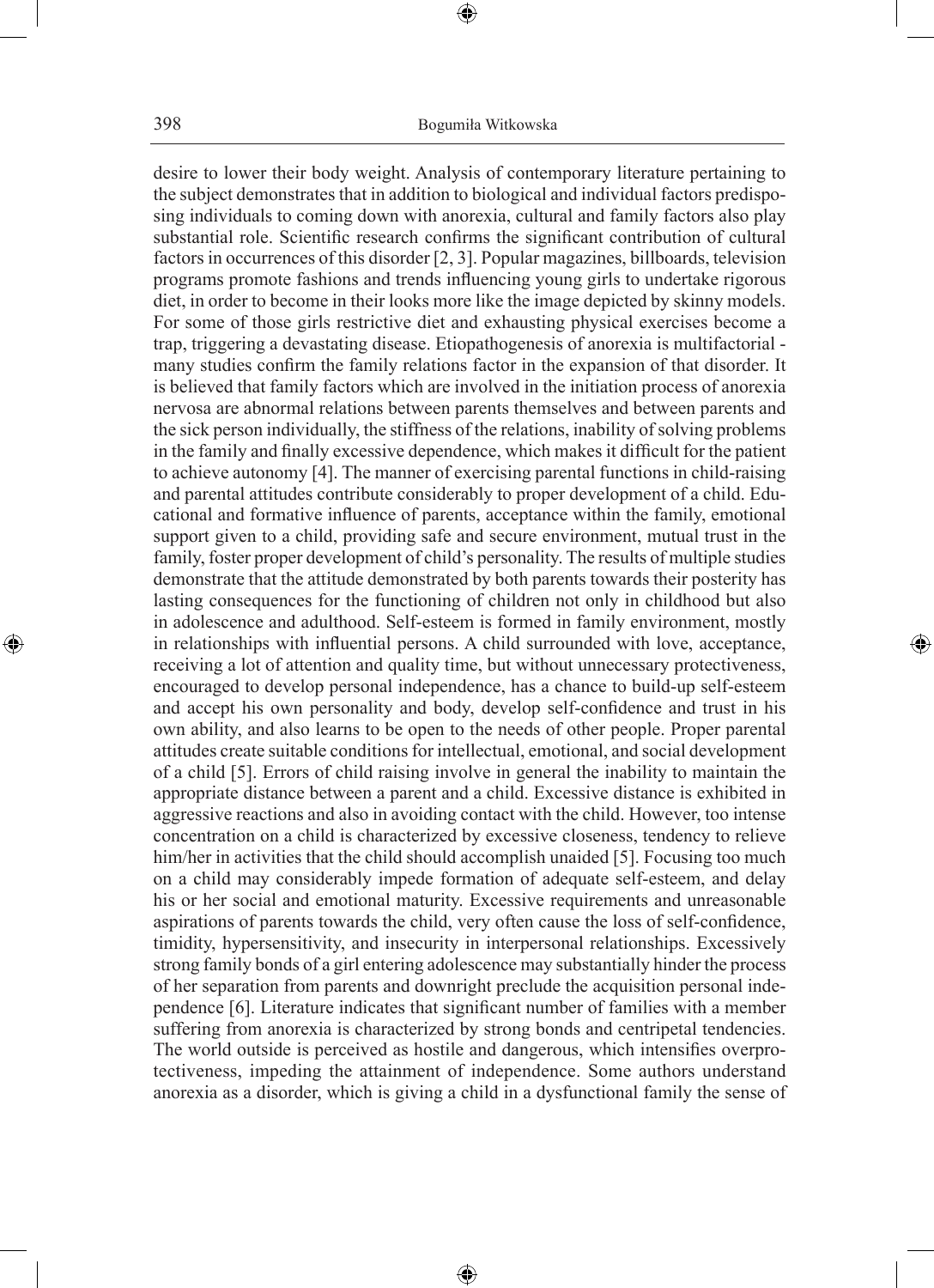autonomy. The child's behavior and its healthy functioning do not depend entirely on the parental attitude. The perception of the world and ability to function in it effectively are also determined by the influence of environment outside of the family and child's own individuality. Relatively few empirical studies in current literature conclusively determine significance of family factor in etiopathogenesis of anorexia. The research presented in the article falls in this category. After taking into account data presented in the literature the following research problems were formulated:

⊕

- 1. What is the relation between the perception of parental attitudes and the level of self-esteem of persons undergoing treatment for anorexia?
- 2. What is the difference regarding the perception of parental attitudes (mothers and fathers) and the self-esteem of girls suffering from anorexia and their healthy peers?

Research hypothesis were formulated based on above-mentioned questions:

- 1. There is a relationship between the perception of parental attitudes and the level of self-esteem of girls undergoing treatment for anorexia: higher self-esteem is linked with a more loving attitude of mother, and more loving and protective attitude of father. Rejecting attitude of parents enhances lower self-esteem of their daughters.
- 2.1.here are differences in perception of parental attitudes when viewed retrospectively by girls suffering from anorexia and their healthy peers.
- 2.2.Self-esteem of girls affected by anorexia is indeed lower than the self-esteem of healthy peers.

◈

Two groups of girls, one diagnosed with anorexia nervosa and the other of their healthy peers, were examined in order to verify those hypotheses.

## **Sample**

The tested group consisted of 30 persons meeting the diagnostic criteria of DSM-IV -TR the restrictive type of anorexia nervosa. They were undergoing treatment therapy in ambulatory care (group or individual psychotherapy or group and individual psychotherapy at the same time). The data showed that examined girls were in log-term process of therapy (from 7 months to 4.5 years). The control group consisted of 30 healthy girls who were matched in pairs with persons affected by anorexia in respect of age, education (grade in school or college), residence, and education of their parents. Persons in control group were never treated for mental disorders or they were not at the time on a restrictive diet. The girls under examination were in the 15-20 years age range. The mean age in clinical group was  $M=17.7$  (SD=1.22), and in control group  $M=17.9$  (SD=1.31). Mean body mass index (BMI) for ill persons was 16.1 (SD=1.72), and for healthy girls BMI=21.1 (SD=2.71).

#### **Method**

The Parent-Child Relations Questionnaire (PCR) A. Roe and M. Siegelman in the in the authorized translation by W. S. Kowalski was applied in research to investigate

⊕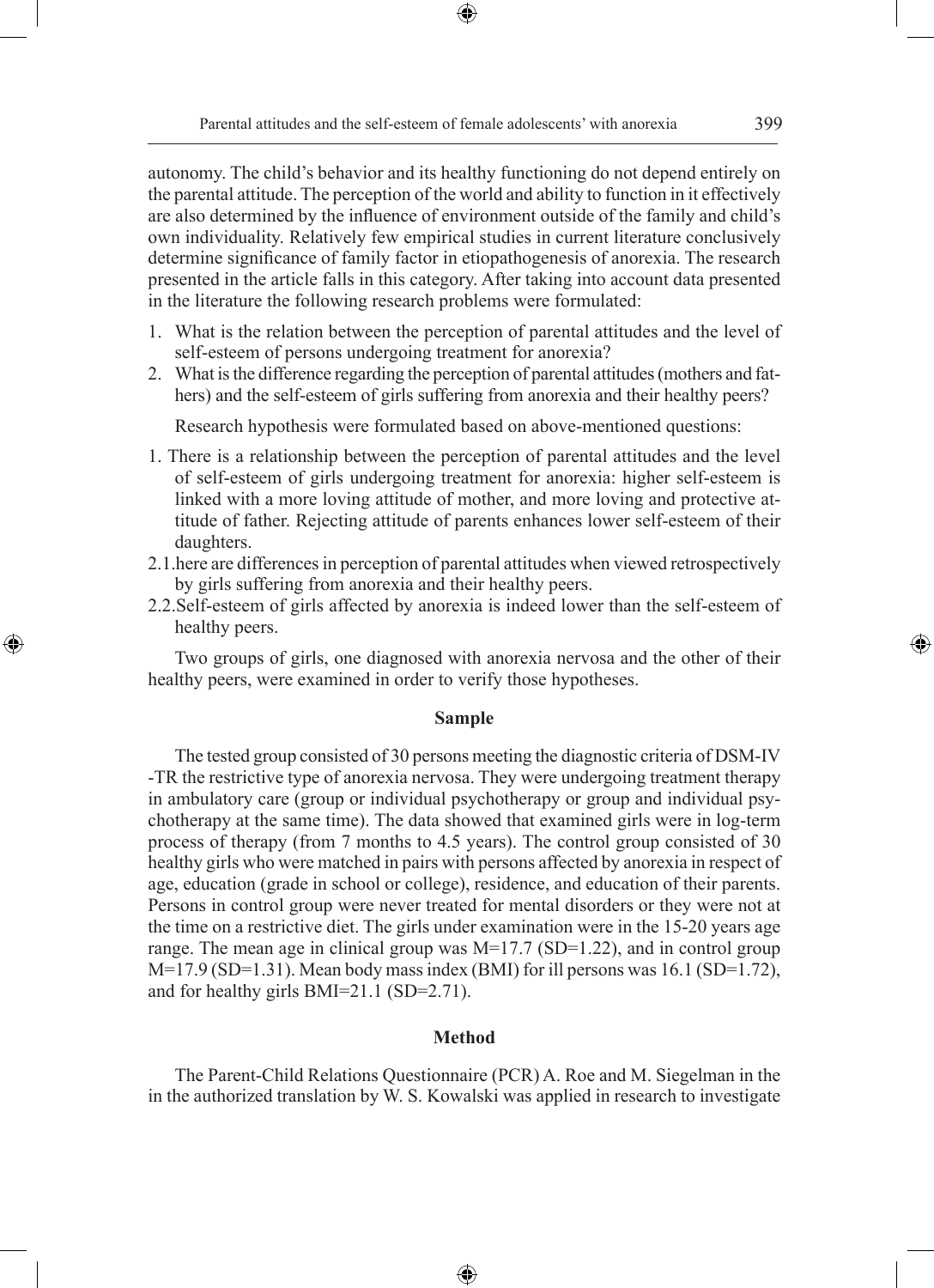⊕

characteristic behavior of parents towards small children as perceived by youth or adults. The structure of the questionnaire is closely linked with typology of parental attitudes presented by A. Roe. In retrospective image of parents perceived by youth marked out were five parental attitudes: loving, demanding, attentive, rejecting, casual [7]. Polish version of the Questionnaire consists of two parts: 50 statements for "My mother" version and the same for "My father" version. The second tool applied in studies is the Questionnaire "What are you like?" by P. Sears in adaptation of J. Kostrzewski, which is used to study self-esteem. It consists of 71 statements. It allows for the calculation of general self-esteem, composed of five partitive self-estimations:

- Assessment of health condition and physical abilities (on a scale from 18 to 54 points).
- Assessment of one's intellectual abilities (on a scale from 12 to 36 points).
- Assessment of one's attitude towards work (on a scale from 10 to 30 points).
- Assessment of one's attitude towards self and life (on a scale from 19 to 57 points).
- Assessment of one's attitude towards other people (on a scale from 12 to 36 points).

Total results may reach values of 71 to 213 points [6]. Psychometric qualities of both tools (accuracy and reliability) are satisfactory.

#### **Results**

Obtained results of self-esteem evaluation for participants in clinical group (affected with anorexia) were compared with girls from control group (healthy ones).

◈

Table 1. **Comparison of mean results obtained by girls from clinical group (affected with**  anorexia) and control group (healthy ones) on a scale in Questionnaire "What are you like?"

|                                                 | Clinical group |           |       | Control group | Test U Manna whitneya |        |
|-------------------------------------------------|----------------|-----------|-------|---------------|-----------------------|--------|
| Self-esteem                                     | M              | <b>SD</b> | M     | <b>SD</b>     | Ζ                     | р      |
| Assessment of health and physical<br>abilities  | 27.5           | 3.25      | 39.1  | 3.62          | 476.0                 | 0.0000 |
| Assessment of one's intellectual<br>abilities   | 28.2           | 2.95      | 26.9  | 3.79          | 1014.0                | 0.1453 |
| Assessment of the work                          | 24.7           | 3.36      | 20.7  | 3.11          | 1188.0                | 0.0001 |
| Assessment of yourself and to life              | 31.8           | 5.00      | 42.2  | 7.24          | 562.5                 | 0.0000 |
| Assessment of one's relation to<br>other people | 21.1           | 4.10      | 27.8  | 3.33          | 562.0                 | 0.0000 |
| General self-esteem                             | 133.2          | 9.80      | 156.7 | 10.40         |                       |        |

\* all statistical calculations were performer assuming significance level  $\alpha$ =0.05;

M – medium; SD-standard deviation;

p – the probability value for the Mann-Whitney test OR the exact value of the exact two-tailed test probability;

Z – the standardized value of normal distribution for the statistic of Mann-Whitney U test

♠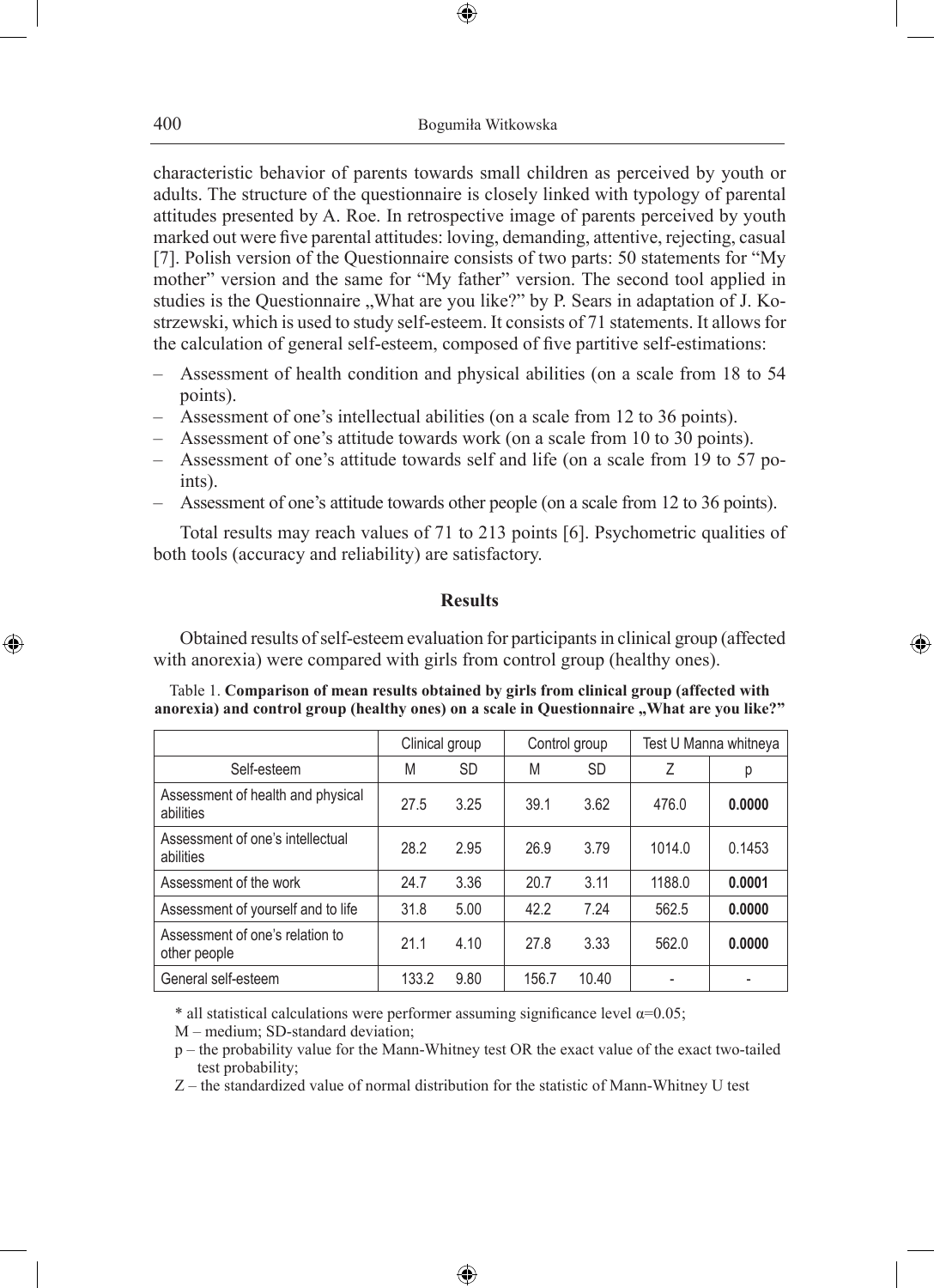⊕

Except in one sub-scale of self-estimation (assessment of one's intellectual abilities), in all other partitive self-estimations and in general self-estimation, the clinical

group differs significantly from the results of control group. Mann-Whitney test was used to perform the comparison of numerical distribution in both trials. The results demonstrated that girls affected with anorexia in comparison with healthy peers consider themselves as sicker, definitely less satisfied with the look of their bodies or physical abilities. Girls affected with anorexia nervosa have lower level of self-confidence, do not trust in their own abilities, are less satisfied with themselves, and are characterized by insecurity. In their own opinion, they have difficulties with understanding other people and their behavior, maintaining relations with peers, and entering into deeper interpersonal relationships. The investigated girls treated for anorexia nervosa do not differ from their healthy peers in estimation of their intellectual abilities. Persons in the group affected with anorexia nervosa received higher mean scores regarding their intellectual abilities and the assessment of their attitude towards work in comparison to their healthy peers. Persons affected with anorexia nervosa are satisfied with their intellectual efficiency and can skillfully make use of their intelligence resources. In this regard, there is no statistically relevant difference between them and their healthy peers. Girls affected with anorexia nervosa received statistically substantially higher scores than their healthy peers. It means that, in comparison with healthy persons, they tend to become involved in performing various types of jobs and completing them. Overall score of self-evaluation (M=133.2; SD=9.8) received by persons treated for anorexia nervosa indicates a lower self-esteem of those being tested. It is substantially lower than the results of healthy peers  $(M=156.7; SD=10.4)$ , which is found to be in the medium range.

|            | Mother |           |       | Father | Test U Mann-Whitney |        |  |
|------------|--------|-----------|-------|--------|---------------------|--------|--|
| Attitudes  | M      | <b>SD</b> | M     | SD     |                     | р      |  |
| Loving     | 28.57  | 6.61      | 24.70 | 8.95   | 1031.5              | 0.0863 |  |
| Demanding  | 25.80  | 6.94      | 22.53 | 8.65   | 1012.0              | 0.1537 |  |
| Protecting | 23.63  | 5.86      | 23.43 | 8.37   | 949.0               | 0.6204 |  |
| Rejecting  | 18.93  | 6.92      | 20.67 | 7.27   | 870.0               | 0.5106 |  |
| Casual     | 22.40  | 5.78      | 25.60 | 9.08   | 815.5               | 0.1433 |  |

Table 2. **Comparison of average scores for attitudes of mothers and fathers in perception of their daughters (diagnosed with anorexia nervosa) on scales in Questionnaire PCR** 

◈

The comparison of attitudes of mothers and fathers in perception of their adolescent daughters diagnosed with anorexia nervosa does not indicate significant statistical differences in the full range of attitudes. The biggest difference becomes visible for the attitude of love (mothers more loving than fathers), but it is not a significant difference on the statistical level.

The results presented in Tab. 3 – *next page* demonstrate significant differences in attitudes of mothers and fathers towards healthy daughters. Mothers display more loving attitudes towards their healthy daughters than fathers. Girls remember that their

⊕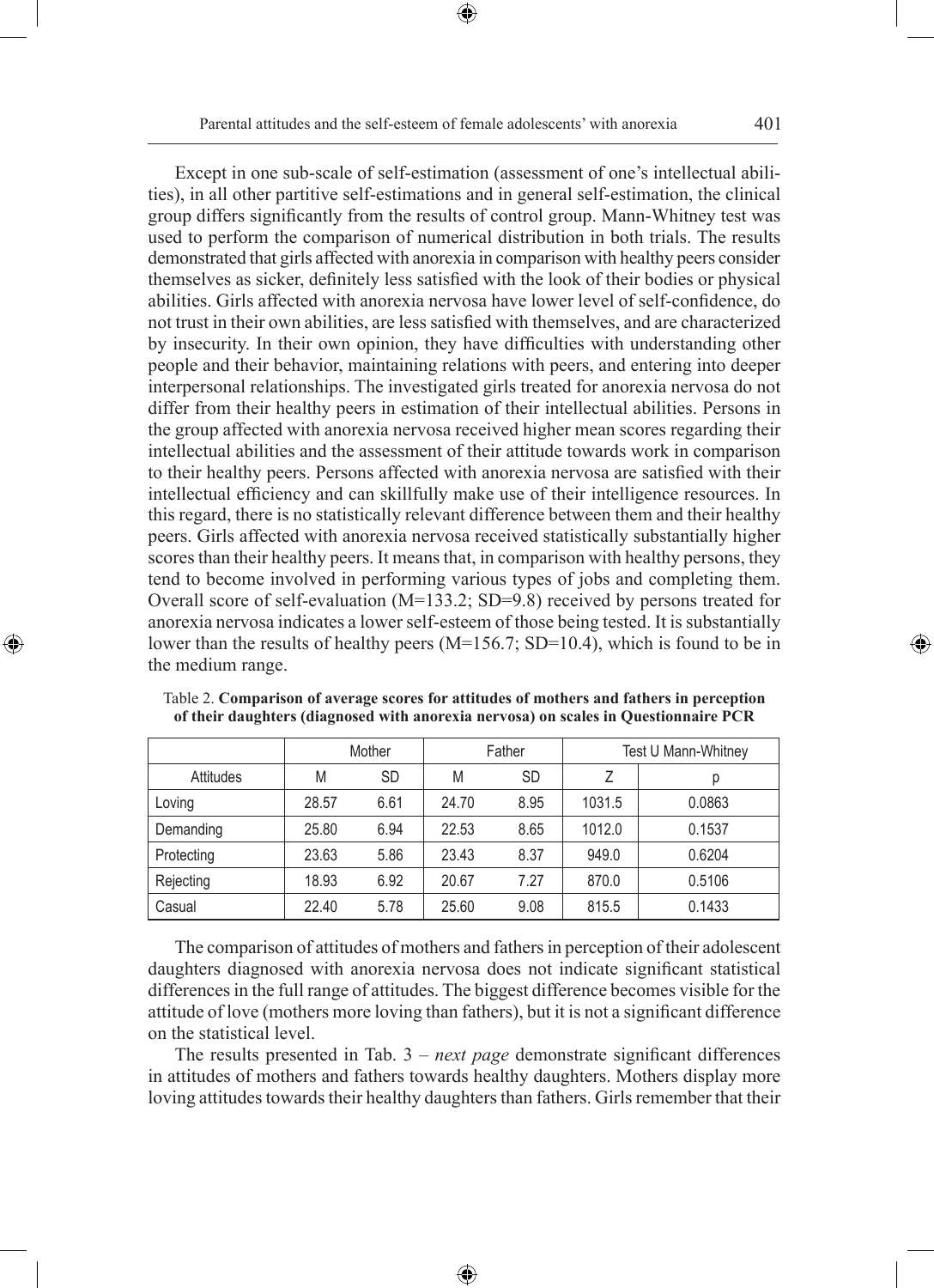402 Bogumiła Witkowska

|            |       | Mother    | Father |           | Test U Mann-whitney |        |  |
|------------|-------|-----------|--------|-----------|---------------------|--------|--|
| Postawy    | M     | <b>SD</b> | M      | <b>SD</b> |                     | р      |  |
| Loving     | 35.63 | 5.20      | 32.33  | 6.60      | 1069.5              | 0.0228 |  |
| Demanding  | 20.07 | 3.87      | 22.23  | 6.29      | 831.5               | 0.2198 |  |
| Protecting | 28.17 | 5.68      | 23.57  | 7.29      | 1101.0              | 0.0061 |  |
| Rejecting  | 14.17 | 4.60      | 16.63  | 4.95      | 766.5               | 0.0287 |  |
| Casual     | 25.93 | 4.98      | 26.53  | 6.80      | 875.5               | 0.5642 |  |

| Table 3. Comparison of average scores for attitudes of mothers and fathers in perception |  |  |  |
|------------------------------------------------------------------------------------------|--|--|--|
| of their (healthy) daughters on scales in Questionnaire PCR                              |  |  |  |

⊕

mothers devoted them a lot of attention in childhood. They tried rather to reward than punish their daughters, devoted them a lot of time, were accessible when the girls needed support and helped in many difficult for a child situations. At the same time, mothers did not excessively interfere in the lives of their children. Mothers are also considerably different from fathers regarding the protective attitude. They display more interest and emotional commitment towards their daughters, are more lenient and forbearing. More than fathers, they try to protect their daughters from difficult experiences in relations with other people. Fathers differ from mothers in retrospective perception of their daughters in the intensification of the rejecting attitude. Healthy girls undergoing examination felt in childhood, that their fathers, in comparison with mothers, had at their disposal less time to spend with them and to devote for conversations about matters important to them. The analysis of the results contained in tables 2 and 3 demonstrates that the girls diagnosed with anorexia nervosa described as dominant the loving and demanding attitude for their mothers, whereas for fathers – loving and casual. On the other hand, healthy persons undergoing examination remember that their mothers displayed as dominant the loving and protective attitude, whereas fathers – loving and casual. The intensity of those attitudes in both groups differs emphatically, which is shown in Tab. 4.

◈

|            | Clinical Gr.<br>Mother |           | Control Gr.<br>Mother |           | Test U Mann-Whitney |        |  |
|------------|------------------------|-----------|-----------------------|-----------|---------------------|--------|--|
| Postawy    | M                      | <b>SD</b> | M                     | <b>SD</b> | Z                   | р      |  |
| Loving     | 28.83                  | 8.14      | 35.63                 | 5.20      | 635.0               | 0.0000 |  |
| Demanding  | 25.80                  | 7.94      | 20.07                 | 3.87      | 1149.5              | 0.0005 |  |
| Protecting | 23.63                  | 5.86      | 28.17                 | 5.68      | 718.0               | 0.0037 |  |
| Rejecting  | 18.93                  | 6.92      | 14.17                 | 4.60      | 1138.5              | 0.0010 |  |
| Casual     | 22.53                  | 5.90      | 25.93                 | 4.98      | 748.0               | 0.0138 |  |

♠

Table 4. **The comparison of average scores for attitudes of mothers in perception of their daughters in clinical group (diagnosed with anorexia nervosa) and the control group (healthy ones) on scales in Questionnaire PCR.**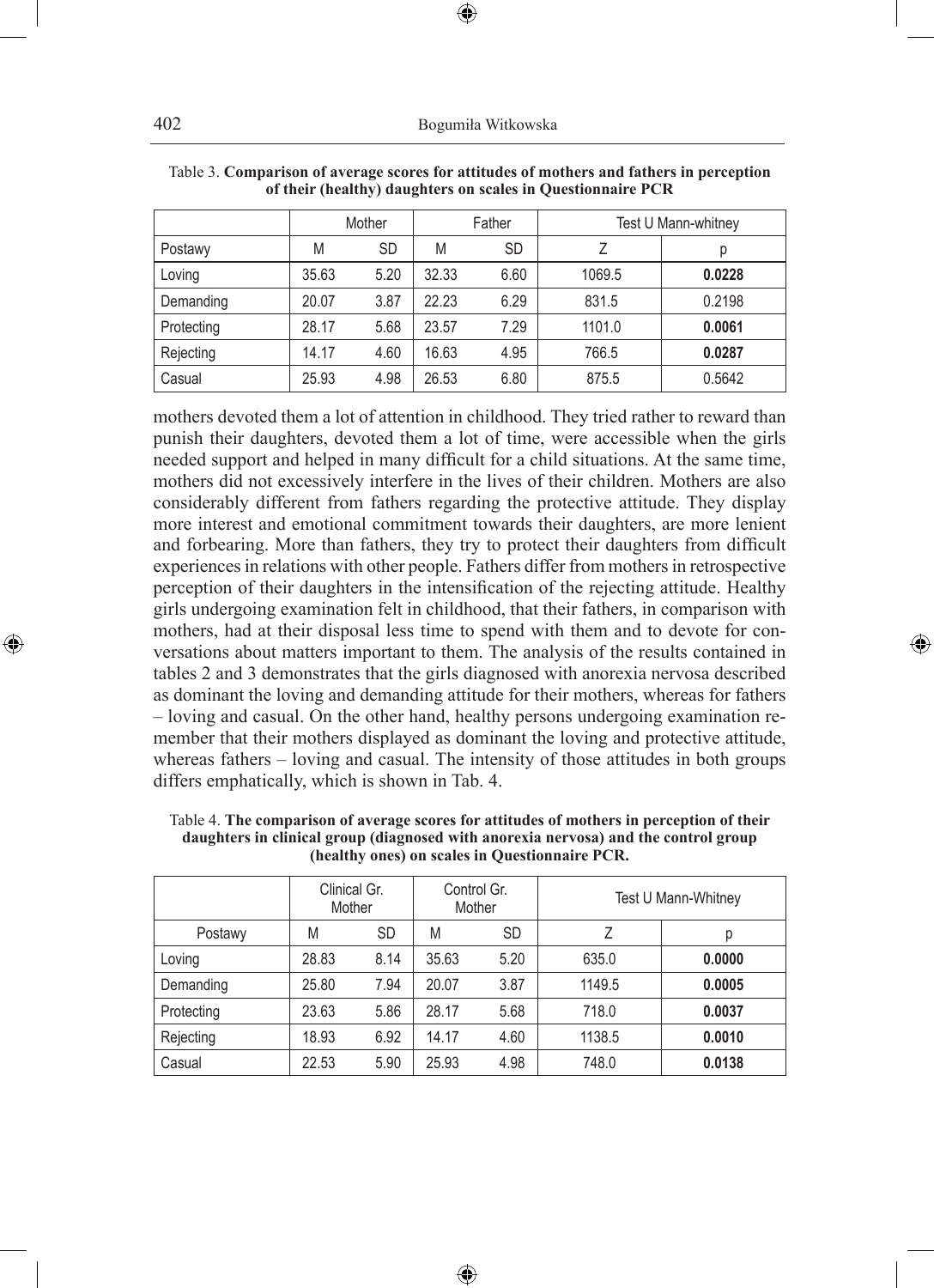The differences between both groups in evaluation of all tested attitudes of mothers were statistically substantial. They revealed that healthy girls indicated more loving, protective and casual attitudes presented towards them by their mothers, than their peers affected with anorexia nervosa. By contrast, sick girls stressed the intensified demanding and rejecting attitudes of their mothers in comparison with the healthy respondents.

⊕

|            | Clinical Gr.<br>Father |           | Control Gr.<br>Father |      | Test U Mann-Whitney |        |  |
|------------|------------------------|-----------|-----------------------|------|---------------------|--------|--|
| Postawy    | M                      | <b>SD</b> | M                     | SD   | 7                   | р      |  |
| Loving     | 24.70                  | 8.95      | 32.33                 | 6.6  | 694.5               | 0.0011 |  |
| Demanding  | 22.53                  | 8.64      | 22.23                 | 6.29 | 904.0               | 0.8766 |  |
| Protection | 23.43                  | 8.37      | 23.57                 | 7.29 | 889.5               | 0.7117 |  |
| Rejecting  | 20.66                  | 7.27      | 16.63                 | 4.95 | 1078.0              | 0.0163 |  |
| Casual     | 25.60                  | 9.08      | 26.53                 | 6.80 | 897.0               | 0.7958 |  |

Table 5. **Comparison of average scores for attitudes of fathers in perception of their daughters in clinical group (diagnosed with anorexia nervosa) and the control group (healthy ones) on scales in Questionnaire PCR**

The comparison of average scores for attitudes of fathers in perception of their sick and healthy daughters demonstrates two statistically substantial differences. Fathers demonstrate definitely more loving attitude towards their healthy daughters, than the fathers of tested sick girls do. In turn, girls affected with anorexia nervosa indicate the more rejecting attitude of their fathers in comparison with healthy peers.

Kruskal-Wallis test was implemented in order to evaluate the influence of parental attitudes on the self-esteem of daughters. After calculating general self-esteem including the weight of respective partitive self-estimations, distinguished were three groups differing in the degree of evaluation of self-esteem.

Group 1: low level of self-esteem

◈

Group 2: average level of self-esteem

Group 3: high level of self-esteem

In the group of tested healthy persons, there were no significant correlations, which were displayed clearly in the group of persons affected with anorexia. Statistical analyses of results (Kruskal-Wallis test) in the group of girls diagnosed with anorexia nervosa demonstrated that:

- the more loving attitude of a mother, the higher self-esteem of a daughter
- the more casual attitude of a mother, the higher self-esteem of a daughter
- the more rejecting attitude of a mother, the lower self-esteem of a daughter
- the more loving attitude of a father, the higher self-esteem of a daughter
- the more protective attitude of a father, the higher self-esteem of a daughter

⊕

– the more rejecting attitude of a father, the lower self-esteem of a daughter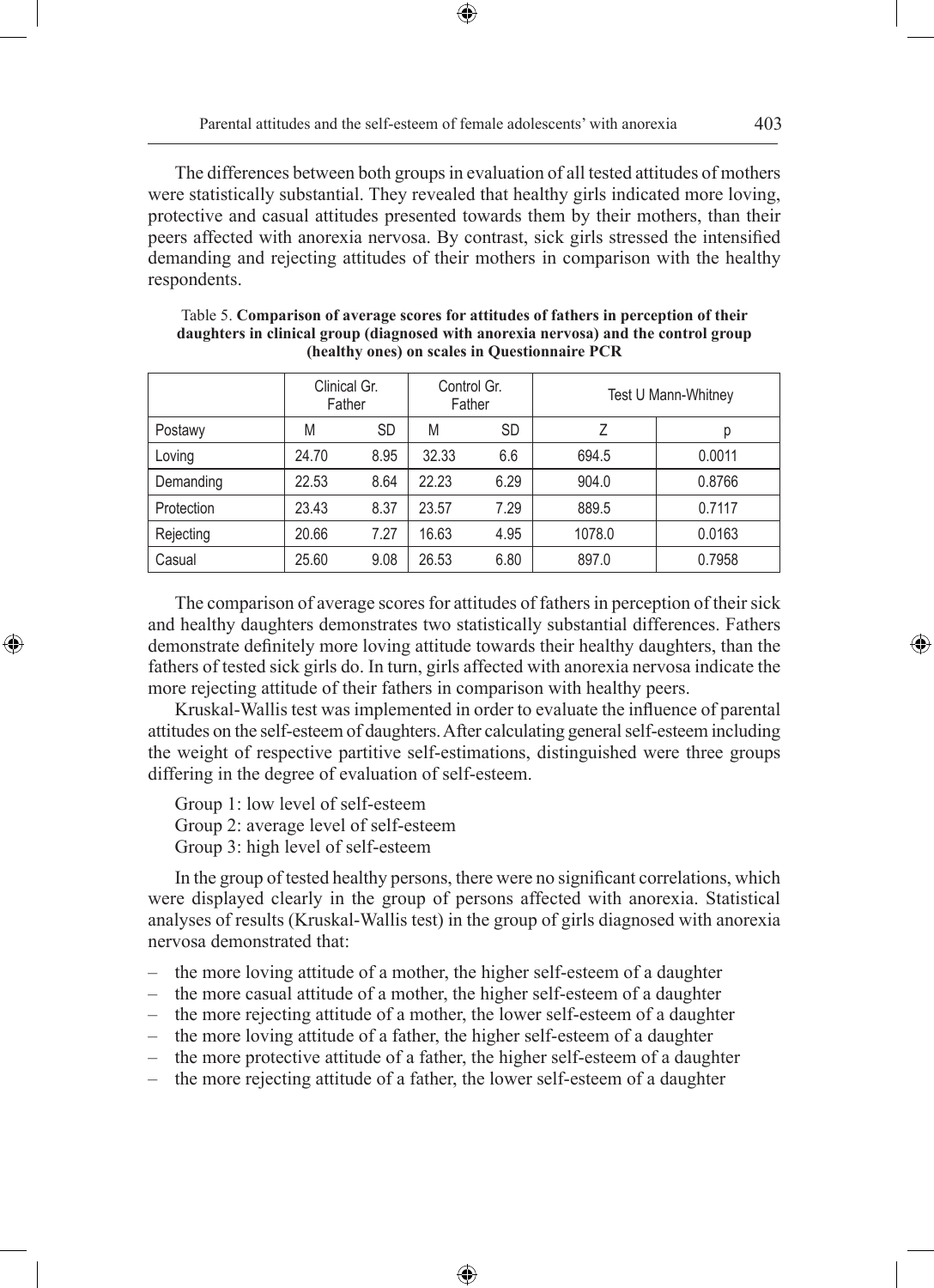⊕

Higher self-esteem of girls treated for anorexia nervosa is linked with the loving and casual attitude of a mother and loving and protective attitude of a father. This results mean that girls with anorexia nervosa may build positive self-esteem the more they perceive their parents as being warm, accepting, devoting them a lot of attention, trying to understand their problems, encouraging them in achieving independence. Simultaneously, formation of adequate self-esteem of a daughter is encouraged, in her perception, by the interest of her father, his emotional involvement, protection from experiences with other people that may cause disappointment and psychological suffering. Lower self-esteem of tested girls with anorexia nervosa is linked with the rejecting attitude of father and mother alike. Namely, that in perception of a sick daughter parents did not accept her childishness. Girl sensed that parents are emotionally cold toward her or even hostile and rejecting. In perception of girls affected with anorexia nervosa and having low self-esteem, parents did not take into consideration their point of view and considerably limited contact with them as children.

#### **Discussion of research results**

◈

Research results confirmed the proposed hypothesis that there is a link between the level of self-esteem of girls affected with anorexia nervosa and the kind of attitudes expressed by their parents. Girls treated for anorexia nervosa displayed higher level of self-esteem if, in their retrospective judgment, their mothers displayed towards them more loving and casual attitude and their fathers were more loving and protective. Tested persons diagnosed with anorexia nervosa, which experienced rejecting attitude, from mother as well as the father in childhood, displayed lower level of self-esteem. Parental attitudes in perception of sick and healthy persons differ substantially. Girls affected with anorexia nervosa perceived their mothers as more demanding and rejecting in comparison with mothers of healthy peers. In their judgment, their fathers were also more rejecting compared with the assessment of healthy persons. Similar research results are published in scientific literature on the subject. S. Deas et al. [9] stated that persons suffering from anorexia nervosa perceived their parents as less caring, less loving and protective, and more controlling and demanding compared with the examined persons suffering from depression or displaying anxiety, and the healthy students. The results of Spanish scientists [10] demonstrated that parents of children with eating disorders are characterized by lower level of care (neglect) and excessive control during first 16 years of their descendants lives. Previously published research results in New Zealand [11] provided similar conclusions. It was concluded that women who were cured from anorexia nervosa, in many aspects differ from those, who were ill chronically. It was indicated that one of the variables distinctly differentiating the two groups is parental bonding. Low level of interest and care from the parents induce chronic anorexia nervosa. H. Swanson et al. [12] conducted studies among women hospitalized for anorexia nervosa and healthy students. They noticed much lower level of parental care among sick persons. Strong correlation was established between intensification of eating disorders in cases of anorexia nervosa and the low level of care and high level of control on the part of mother. Similar study results were released by L. Canetti et

⊕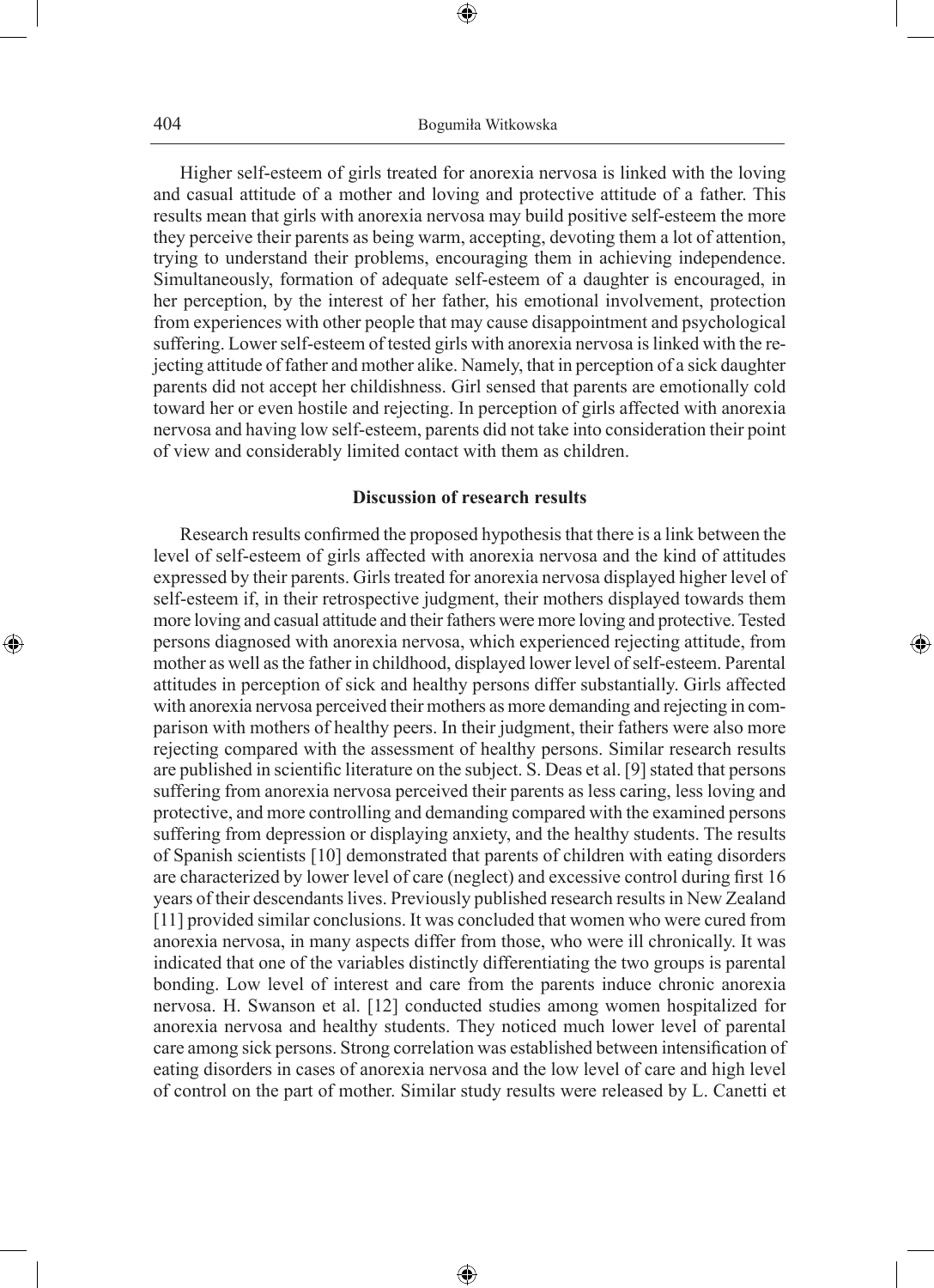⊕

al. [13] proving that persons suffering from anorexia nervosa perceive both, mothers and fathers, as less caring, and also fathers as more controlling than those tested in control group. Examined persons who experienced mother as more controlling, and father as less caring demonstrated increase in symptoms of anorexia nervosa. Leung et al. [14] concluded that perceived low level of parental care constitutes a predictor of unhealthy convictions regarding eating held by women diagnosed with anorexia nervosa. Silverstrone [15] presented an outright argument that eating disorders are a symptom of a chronically low self-esteem. Confirmed was also the second hypothesis of presented in the article studies, presupposing the difference in retrospective perception of parental attitudes by girls suffering from anorexia nervosa. Girls with anorexia nervosa experience their mothers as more demanding and rejecting compared with the assessment of their healthy peers. Healthy persons undergoing examination view their mothers as more loving, protective, and casual compared with mothers of treated girls. Girls with anorexia nervosa describe their fathers as more rejecting compared with healthy peers. In turn, healthy girls remember fathers as more loving in comparison with the assessment of persons diagnosed with anorexia nervosa. The research results demonstrate that the domination of rejecting attitude in both parents manifested in lack of expression of warm, positive and accepting a child feelings, disapproval of a daughter and her intense criticism, as well as multiple repressive demands, hinder the formation of positive, adequate self-esteem, especially in the group of girls with anorexia nervosa. It is worth noticing that loving and accepting attitude of both, mother and father, closeness and sympathy for a daughter, as well as protective attitude of a father in childhood, enhance the formation of a more positive view of self. The results of presented studies find confirmation in Polish publications. A and G. Kozak [16] discovered decreased level of a loving attitude expressed by mothers and increased level of rejecting and casual attitude expressed by fathers of patients with anorexia nervosa in comparison with the healthy group. Prevalence of rejecting and decrease in loving attitude of fathers in perception of daughters diagnosed with anorexia nervosa is confirmed also by studies conducted by M. Chuchra et al. [17]. Significant differences in attitudes of fathers and mothers in perception of healthy and ill daughters were also affirmed. Mothers, in comparison with fathers, expressed intensified loving and protective attitudes. In the presented research such substantive statistically differences

◈

were not ascertained in the clinical group, however they were present in the perception of healthy respondents. Many scientists confirm that persons with anorexia nervosa studied by them have lower level of self-esteem [18-20]. Presented in the article research substantiate these results. Persons with anorexia nervosa undergoing examination are characterized by lower general self-esteem in comparison with their healthy peers. Partitive self-estimations, with the exception of one (assessment of one's intellectual abilities) are also significantly lower.

Presented research demonstrates that prophylactic therapeutic activities may prevent development of anorexia nervosa and should be directed, especially, toward girls with low self-esteem. The studies also revealed the role played by relationship between parents and persons suffering from anorexia nervosa. Alteration of dysfunctional

⊕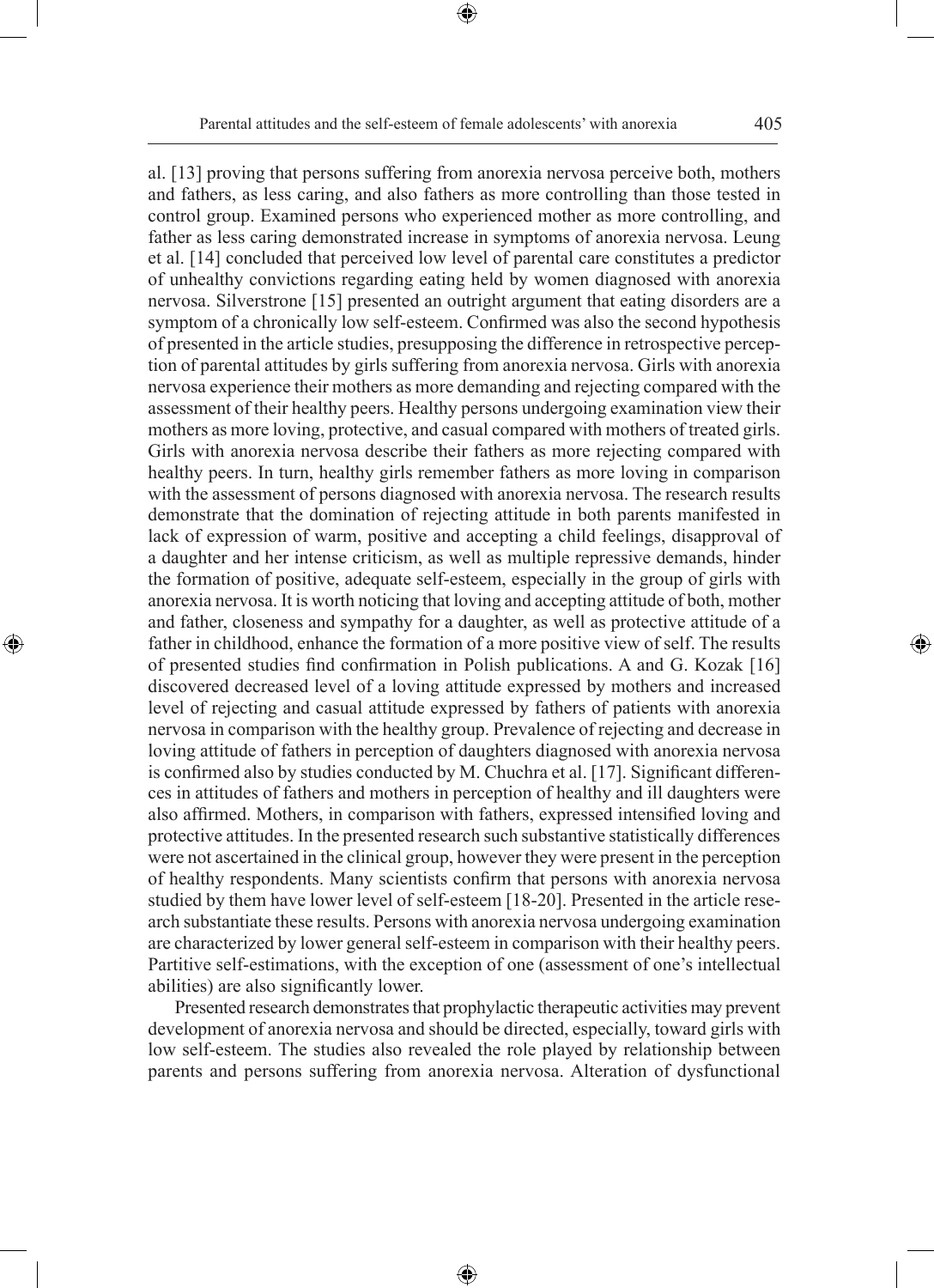behavioral family norms in the process of family therapy may substantially help the patient treated for anorexia nervosa and her family in the recovery.

⊕

#### **Conclusion**

- 1. The attitudes of mothers and fathers in retrospective perception of their daughters suffering from anorexia nervosa do not differ substantially.
- 2. Healthy daughters pointed to considerable differences in perception of the attitudes of their mothers and fathers. Mothers are perceived by healthy girls as more loving ( $z=1069.5$ ;  $p<0.02280$ ) and protective ( $z=1101.0$ ;  $p<0.0061$ ) in comparison with fathers. In the perception of healthy daughters, fathers are characterized by increased rejecting attitude ( $z=766.5$ ;  $p<0.0287$ ) in comparison with mothers.
- 3. Significant differences were revealed between the attitudes of mothers and fathers in perception of their daughters from both clinical as well as control group.
- 3a. In retrospective perception of persons in clinical group, mothers are more demanding ( $z=1149.5$ ;  $p<0.0005$ ) and more rejecting ( $z=1138.5$ ;  $p<0.001$ ) in comparison with assessment of their healthy peers. Girls in the control group rate their mothers as more loving ( $z=635.0$ ;  $p<0.0000$ ), protective ( $z=718.0$ ;  $p<0.0037$ ) and casual  $(z=748.0; p<0.0138)$  in comparison with mothers of girls treated for anorexia nervosa.
- 3b.Girls in the clinical group perceive their fathers as more rejecting (z=1078.0; p<0.0163) in comparison with their healthy peers. In turn healthy girls remember fathers as more loving  $(z=694.5; p<0.0011)$  in comparison with the assessment of persons diagnosed with anorexia nervosa.

◈

4. Higher self-esteem of daughters treated for anorexia nervosa is enhanced by more loving and casual attitude of a mother, and also more loving and protective attitude of a father. Closely linked with the lower self-esteem is the rejecting attitude of a mother as well as a father.

### **References**

- 1. Józefik B. *Anoreksja i bulimia psychiczna: uwarunkowania i rozpowszechnienie.* W: Kapiszewska M. red. *Środowisko a gospodarka hormonalna u kobiet (część 1 i 2).* Kraków: Krakowskie Towarzystwo Edukacyjne – Oficyna Wydawnicza AFM; 2011. p. 49–62.
- 2. Wolska M. *Zaburzenia odżywiania się w perspektywie kulturowej i społecznej.* W: Józefik B. red. *Anoreksja i bulimia psychiczna. Rozumienie i leczenie zaburzeń odżywiania się.* Kraków: CM UJ; 1996. p. 100–110.
- 3. Hamid AARM. *Anorexia nervosa in Arab culture: A case study.* Inter. J. Acad. Res., 2010; 1:  $9 - 12$ .
- 4. Eisler I, Dare C, Russell GFM. *A five year follow-up of controlled trial of family therapy in severe eating disorder.* Arch. Gen. Psychiatry, 1997; 54: 1025–1030.
- 5. Ziemska M. Postawy rodzicielskie. Warszawa: Wiedza Powszechna; 2009.
- 6. Ziółkowska B. *Zaburzenia funkcjonowania systemu rodzinnego i konieczność podjęcia terapii.* W: Suchańska A. red. Podmiotowe i społeczno-kulturowe uwarunkowania anoreksji. Poznań: Wyd. Humaniora; 2000, p. 173–183.

⊕